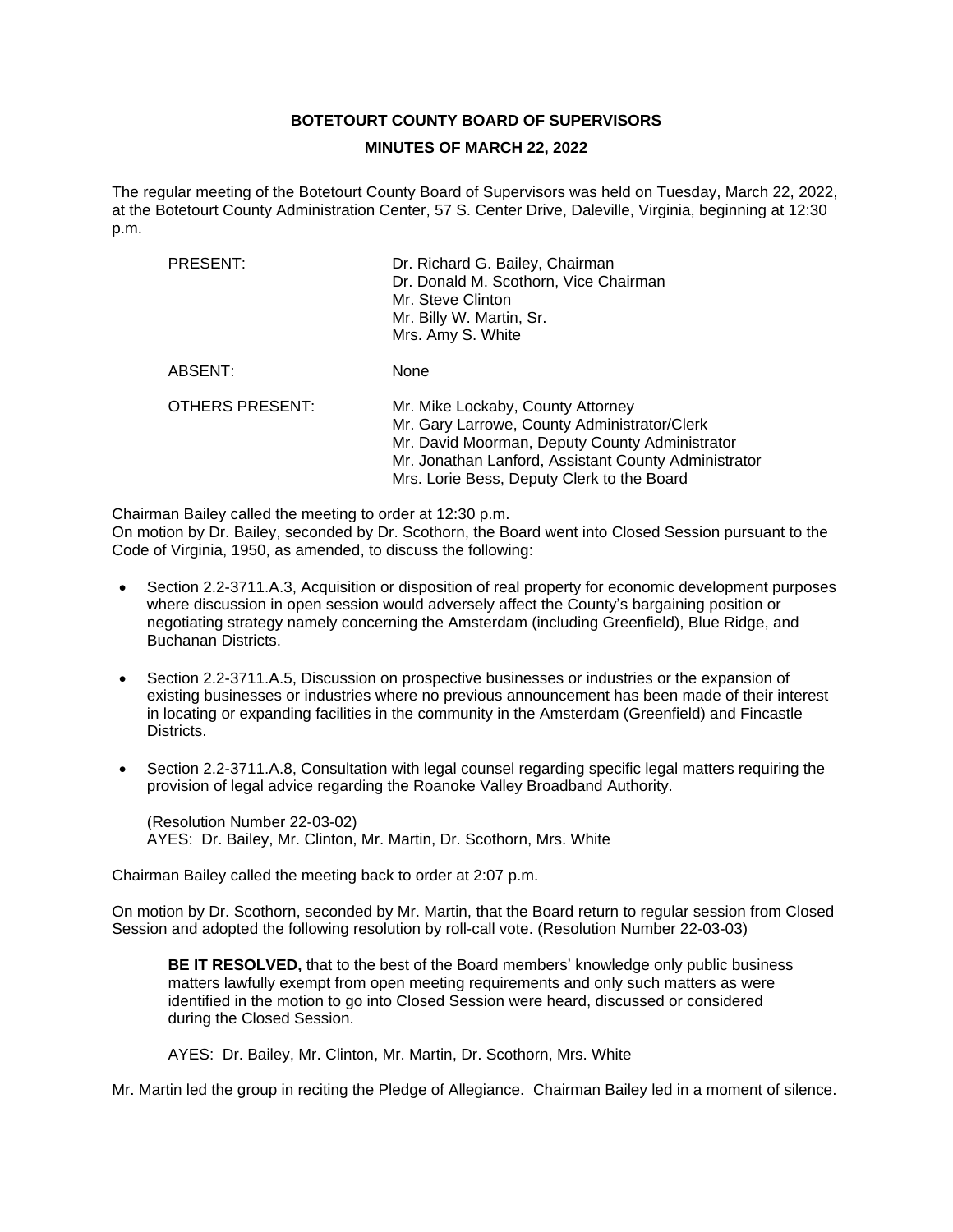Chairman Bailey announced agenda items #13 and #16 would be removed from the agenda. He also announced a revised memo was provided to the Board for agenda item #2.

### **INTRODUCTIONS**

- Kim Stewart, Administrative Assistant, Economic Development Department
- Jeremy Bennington, Captain, Buchanan Fire Station
- Matt Hall, Building Inspector I, Community Development Department

Board members and staff welcomed all new employees.

#### **RESOLUTION OF SUPPORT FOR PEOPLE OF THE SOVEREIGN NATION OF UKRAINE**

Steve Clinton read the resolution supporting the people of the sovereign nation of Ukraine and asked that the resolution be adopted by the Botetourt County Board of Supervisors.

Danny Goad, 4766 Read Mountain Road, requested to speak regarding the proposed resolution. Chairman Bailey granted his request. Mr. Goad spoke in opposition of the resolution, stating it was very strong and questioned if anyone knew the true facts about what is going on in Russia and Ukraine. He noted his grandfather fought in World War II. He stated he felt the resolution was a "precursor for war" and it should not be adopted.

Mr. Clinton thanked Mr. Goad for his comments. He stated he still fully supported the resolution because the Ukrainian people were suffering. He noted he also served 30 years in the military and appreciated his grandfather's service.

Mr. Martin thanked Mr. Goad for his comments and for his grandfather's military service. He stated his own grandfather served in World War I, his father in World War II, and himself in Vietnam. He reminded everyone that peace and freedom come with a price. He stated he does not believe the resolution would cause World War III, as implied. He sated there are a lot of videos showing what is happening to the people of Ukraine and we should consider how it would feel if it were happening to us. He stated if he could, he would join them in their fight.

The Board asked the Clerk to forward a copy of the Resolution to Senator Mark Warner, Senator Tim Kaine and Congressman Ben Cline.

MOTION: That the Board approve a resolution of support for the people of the sovereign nation of Ukraine, as read. (Resolution Number 22-03-04) MOTION: Mr. Clinton SECOND: Mrs. White AYES: Dr. Bailey, Mr. Clinton, Mr. Martin, Dr. Scothorn, Mrs. White

# **PUBLIC COMMENT**

Eric Claunch, 2817 Mount Moriah Road, read the following statement: "*Good afternoon, Supervisors, The time is ripe for county action to kill the Rocky Forge Wind project. As the Supervisors are aware, Apex Clean Energy over these many years has gone from being intentionally vague with wind and wind turbine information to being wholly non-compliant to specific county request for information in their project Site Plan, FOURTH SUBMITTAL.*

*Apex ignores, dismisses, and disregards the county. They must think state and federal officials will defeat the locality, allowing them to push through the project on their terms. This is wrong. Just as Sheriff Ward is the ultimate county law enforcer, the Board of Supervisors is the ultimate county regulation enforcer.*

*As you know, members of the Virginians for Responsible Energy (VRE) sued Apex and DEQ, who hired McGuireWoods, a powerful law firm, to thwart our efforts. They tried to end our attempt on technicalities, claiming we didn't request our appeal within the required 30-day period and that we didn't have standing, but they lost on both counts because the truth is not on their side. The case moved to the merits, focusing on a DEQ procedural error. Apex did not provide the full set of documents required for the DEQ*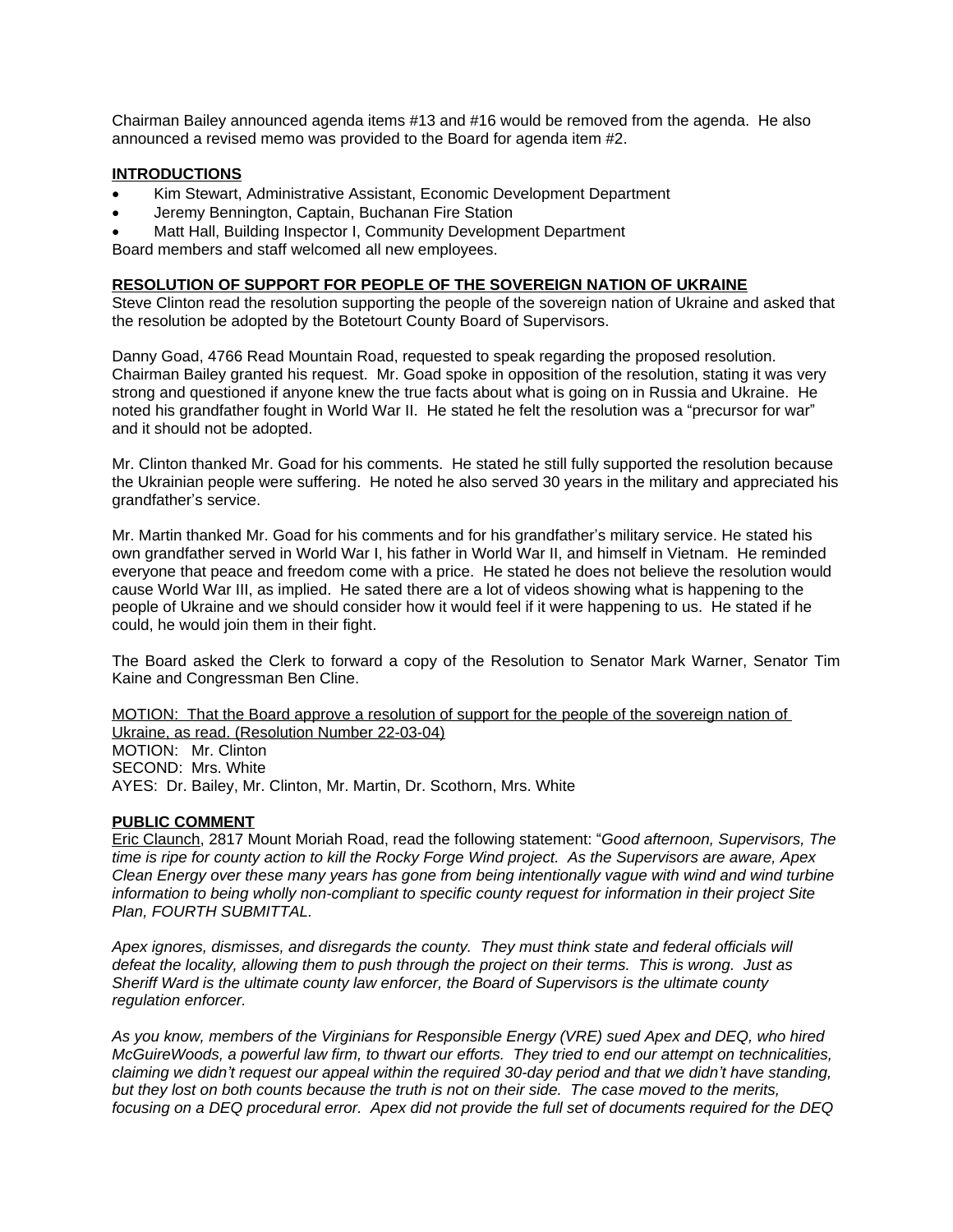*public hearing, and DEQ did not require Apex to do so, counter to State Code. Therefore, as of right now, Apex no longer has a modified DEQ permit for Rocky Forge.*

*VRE sent a letter to you all last Friday indicating the county can likewise use a technicality to thwart Apex, and the county would win. Apex's SEP required a copy of the DEQ permit to the county, by certified mail, within seven days. Apex failed on both counts. Precedence in multiple legal cases has established that overnight mail from private carriers such as FedEx is not a substitute for USPS certified mail. Apex violated a condition of the SEP from which it cannot recover.*

*Given Apex's recalcitrant attitude, even after FOUR SUBMITTALS, it is clear they are not serious in addressing county concerns.*

*In both the county Wind Ordinance and the SEP, the Zoning Administrator, like the sheriff, has ultimate authority to identify and resolve violations. I urge the Supervisors to encourage Mr. Pearson to pursue all legal remedies to terminate this project for cause, ending the county's drain on its resources by stopping a habitually non-compliant applicant.*

*Apex's attitude is brazen. Apex obviously believes the county can be worn down, defeated, and overcome. Please terminate this ill-sited project, for the benefit of our citizens, our county staff, and the protection of our environment."*

Chris McCloud, P.O. Box 784, Buchanan, stated he is opposed to the truck stop/convenience store project. He said it is of no benefit to the citizens and that Exit 150 created a plethora of problems. He stated the Board should focus on bringing a quality grocery store to Buchanan or bringing a business to the Virginia Forge building. He stated truck stops cause a lot of problems and it is not needed there.

### **APPROVAL OF MINUTES OF THE REGULAR MEETING HELD ON FEBRUARY 22, 2022**

The minutes were provided to the Board in their agenda packet. MOTION: That the Board approve the minutes of the regular meeting held on February 22, 2022, as presented. (Resolution Number 22-03-05) MOTION: Mr. Martin SECOND: Dr. Scothorn AYES: Dr. Bailey, Mr. Clinton, Mr. Martin, Dr. Scothorn, Mrs. White

# **APPROVAL OF TRANSFERS AND ADDITIONAL APPROPRIATIONS**

TRANSFERS - Tony Zerrilla, Director of Finance discussed the following requests for transfers, noting they include a transfer of budgeted funds, a transfer of funds to the Colonial Elementary School project for final bills, including a retainage payment, and two recurring quarterly transfers. The following four transfers were presented for consideration:

- 1. Transfer budgeted funds in the amount of \$10,000 from Parks & Recreation Instruction and Training Services (100-4071100-71100-3180) to Botetourt Children's Fishing Carnival Fund – Fund 236 – General Expenditures (236-5003308-00000-0000). These appropriated funds will be applied towards expenditures relating to this year's fishing carnival.
- 2. Transfer funds in the amount of \$90,200.75 from General Fund Undesignated Funds Fund 100 to Colonial Elementary – VPSA 2018A Fund – Fund 303. This transfer and appropriation provide for the cost of retainage and final balance due relating to the construction of the Colonial School Project. This transfer is primarily supported by recovered monies relating to the project.
- 3. Transfer \$519.00 to Central Purchasing Store Supplies, 100-4012530-12530-6021-000, from various departments as follows for store supplies usage:
	- \$ 85.00 Library Office Supplies,100-4073100-73100--6001-000
	- \$ 50.00 Board of Supervisors Operating Supplies, 100-4011100-11010-6014-000
	- \$ 44.00 Co. Admin. Office Supplies, 100-4012110-12110-6001-000
	- \$ 74.00 Treasurer Office Supplies, 100-4012410-12410-6001-000
	- \$ 37.00 Comm of Rev. Office Supplies, 100-4012310-12310-6001-000
	- \$ 105.00 Finance Office Supplies 100-4012430-12430-6001-000
	- \$ 37.00 Central Garage Office Suppl. 100-4012560-12560-6001-000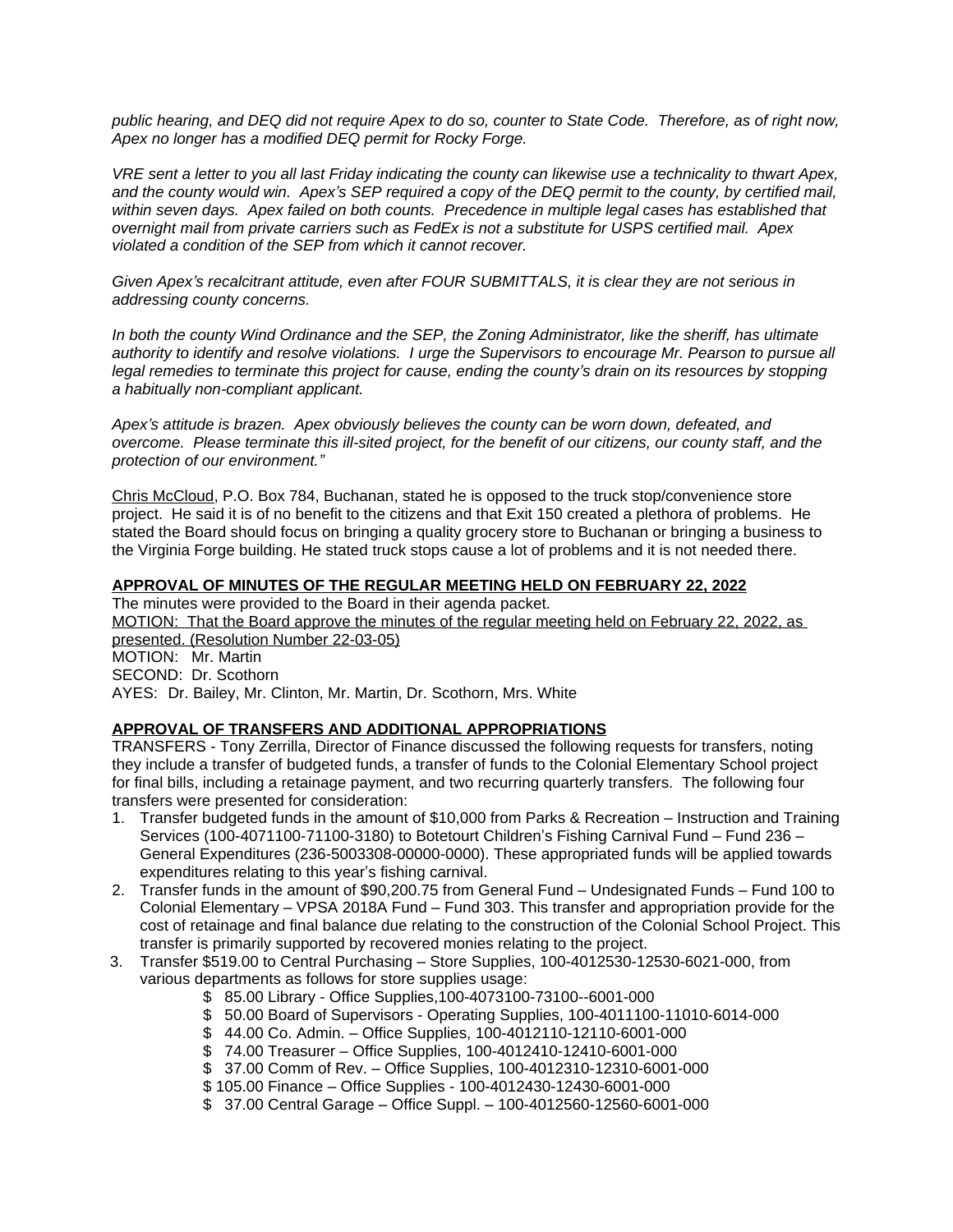- \$ 37.00 CSA Office Supplies, 100-4053500-53500-6001-000
- \$ 25.00 Econ. Dev. Office Supplies, 100-4081500-81500-6001-000
- \$ 25.00 Parks & Rec. Office Supplies, 100-4071100-71100-6001-000
- 4. Transfer \$508.47 to Central Purchasing Pool Car Transfers, 100-4012530-12530-6020-000, from various departments as follows for fuel usage:
	- \$ 8.70 Garage Fuel, 100-4012560-12560-6008-000
	- \$313.06 Maintenance Fuel,100-4043000-43000-6008-000
	- \$ 13.26 County Administrator Fuel, 100-4012110-12110-6008-000
	- \$ 89.21 Community Development Fuel, 100-4081200-81200-6008-000
	- \$ 17.68 Economic Development Fuel, 100-4081500-81500-6008-000
	- \$ 50.13 Van Program Fuel, 100-4071500-71500- 6008-000
	- \$ 10.77 Purchasing Pool Car Repairs, 100-4012530-12530-3312-000
	- \$ 5.66 Sports Complex Fuel, 100-4071300-71300-6008-000

### PASS-THRU APPROPRIATIONS:

Mr. Zerrilla noted the pass-thru appropriations represented expenditure reimbursements, miscellaneous receipts, donations, and grant funds.

- 1. Additional appropriation in the amount of \$450.00 to Fire & EMS Other Operating Supplies, 100- 4035500-35500-6014. These are contributions received in memory of Gloria Stephens and Greg Stump.
- 2. Additional appropriation in the amount of \$516.50 to Fire & EMS Repair & Maintenance Vehicles, 100-4035500-35500-3312. This is a reimbursement received from Hardman Roadside for a credit card convenience fee not taken off an invoice total.
- 3. Additional appropriation in the amount of \$4,500.00 to the following accounts: \$2,250.00 to Standing Room Only, 100-4072000-72241-3800-, and \$2,250.00 to Attic Productions, 100-4072000-72242- 3800. This is for Challenge Grant funds received from the State and passed through to these organizations.
- 4. Additional appropriation in the amount of \$3,686.87 to the following Sheriff's Department accounts: \$663.62 to Subsistence & Lodging, 100-4031200-31200-5530, \$1,000.00 to Uniforms, 100-4031200- 31200-6011, \$49.72 to FICA, 100-4031200-31200-2100, \$1,393.35 to Overtime, 100-4031200- 31200-1200, and \$580.18 to Vehicle Supplies, 100-4031200-31200-6009. These are for reimbursed expenses and providing security at various County school functions.
- 5. Additional appropriation in the amount of \$3,604.31 to the following Correction & Detention accounts: \$1,607.46 to Medical & Lab Supplies, 100-4033100-33100-6004, \$1,701.85 to Uniforms – 100- 4033100-33100-6011, \$275.00 to Salaries and Wages - Regular, 100-4033100-33100-1100, and 20.00 to Office Supplies, 100-4033100-33100-6001. These are for reimbursed expenses, medical copays, and miscellaneous receipts.

# REGULAR APPROPRIATIONS:

The two regular appropriations were for expenditures not anticipated at the adoption of the FY22 budget.

- 6. Additional appropriation in the amount of \$1,500.00 to Treasurer's Department Office Supplies, 100-4012410-12410-6001. This appropriation will cover one-time and unanticipated expenditures through June 30, 2022.
- 7. Additional appropriation in the amount of \$7,559.04 to CIP VWCC Workforce Training Center, 100- 4094000-12110-8012-412. This appropriation will cover the balance of total preliminary expenditures to date for this project.

MOTION: That the Board approve the transfers and additional appropriations, as presented. (Resolution Number 22-03-06) MOTION: Mr. Clinton

SECOND: Dr. Scothorn

AYES: Dr. Bailey, Mr. Clinton, Mr. Martin, Dr. Scothorn, Mrs. White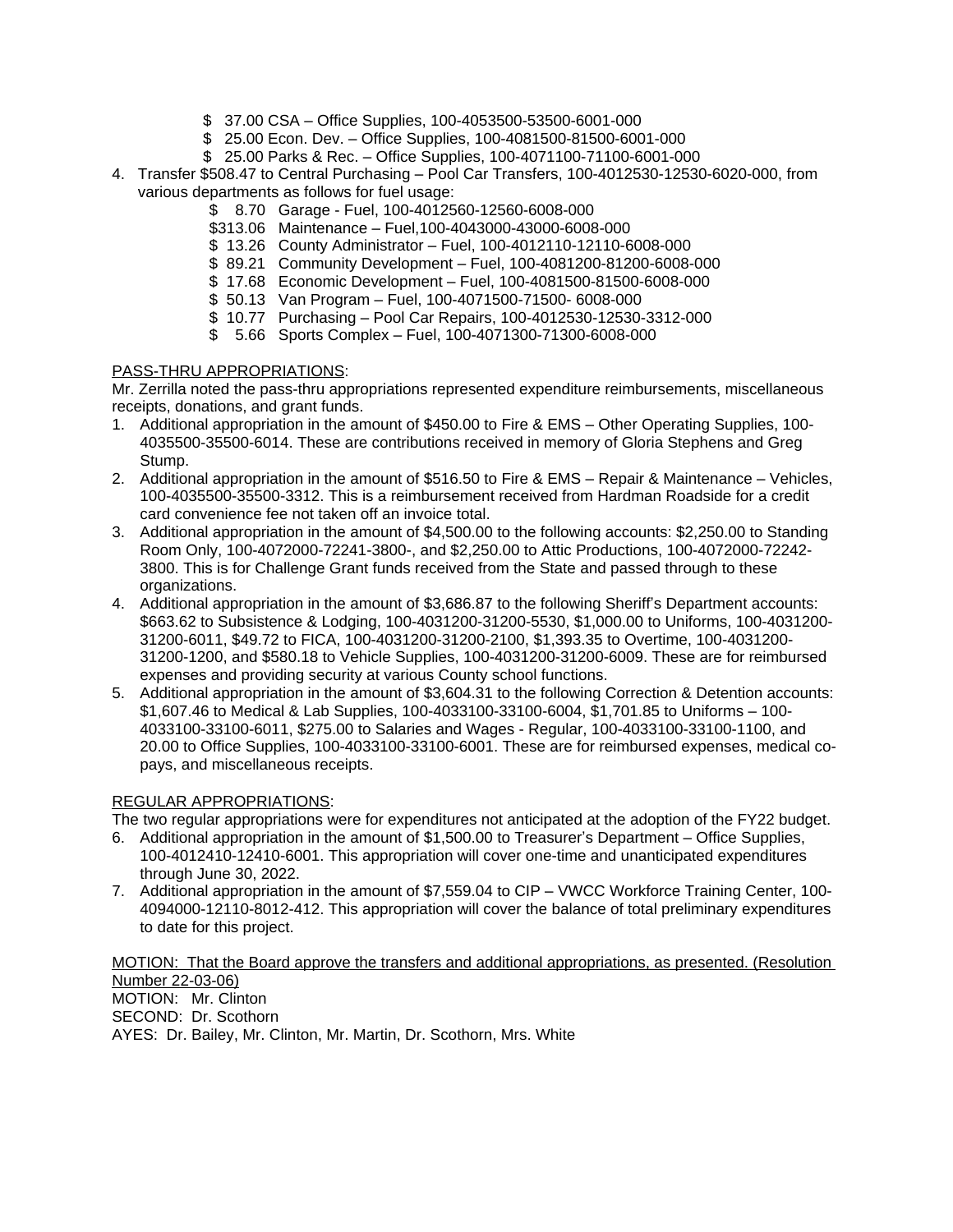### **APPROVAL OF ACCOUNTS PAYABLE AND RATIFICATION OF THE SHORT ACCOUNTS PAYABLE LIST**

Total expenditures being requested for approval for March for the General Fund including debt service and all other funds was a combined total of \$1,562,000.75. Payable disbursements of note for the month were as follows:

Sheriff's Department - \$112,014 paid to Sheeby Auto for 3 Ford Explorer Interceptors.

Transfer to EDA - \$171,781 for the VWCC Workforce Training projects costs, and \$70,340 for funding for a payment to EC Pace for the 3<sup>rd</sup> application for work performed for the Munters Sewer Extension Project.

CIP – CCH Renovation: \$108,001 paid to Architectural partners for project design costs.

CIP – Buchanan Library: \$25,338 pad to Enteros Design for the Buchanan Library Study.

CIP – Fire & EMS: \$284,088 paid to Penn Care for a 2022 Braun Chief XL Ambulance.

MOTION: That the Board approve the accounts payable and short accounts payable list for March, as presented. (Resolution Number 22-03-07)

MOTION: Dr. Scothorn SECOND: Mr. Martin

AYES: Dr. Bailey, Mr. Clinton, Mr. Martin, Dr. Scothorn, Mrs. White

#### **PUBLIC HEARING - CONSIDERATION OF AN AMENDMENT TO THE FY2021-2022 BOTETOURT COUNTY BUDGET RELATING TO SCHOOL ARPA FUNDS AND COUNTY CAPITAL IMPROVEMENT PROJECTS**

Per the provisions of Section 15.2-2507 of the Code of Virginia, any proposed amendment which exceeds one percent of the total expenditures of the adopted budget must be advertised and have a public meeting held on the proposed budget amendment. This public hearing was advertised on March 9, 2022.

- A) The first proposed budget amendment for consideration was for federal ARPA (American Rescue Plan Act) funds being received by Botetourt County Public Schools relating to the ESSER III (Elementary and Secondary School Emergency Relief Fund) initiative. These funds would be utilized based on prescribed expenditure guidelines and would be supporting K-12 education. The amount of the budget amendment was \$3,009,939.04. (Federal – Self-Sustaining Funds – 200-5000200-00000- 0000-000.) The total budget amendment requested was \$4,259,939.04.
- B) The second proposed budget amendment was for construction and related costs for the Virginia Western Community College Expansion Project for its Workforce Training Center. The amount of this budget amendment was \$1,250,000.00 and was providing for estimated expenditures for project costs through June 30, 2022. These funds would be covered by project financing proceeds. (Capital Project Fund – VWCC Workforce Training Center Project - Fund #315. 315-5002026-00000-0000- 615) It was noted the lease payments will cover the debt service.

Chairman Bailey declared the public hearing open.

Botetourt County Public Schools Superintendent, Dr. Jonathan Russ, addressed the Board to explain the \$3m is federal funds and a part of the American Recue Fund, and is not from taxpayers. He stated the funds must be used to address missed instruction time for students, including additional substitutes, bus driver retention, personal protection equipment (PPE), cleaning supplies, and facility repairs to address poor air quality. The funds are available through December 2024 and go to the County, who then forwards to the school division, he noted.

Having no citizens wishing to speak; Chairman Bailey declared the public hearing closed.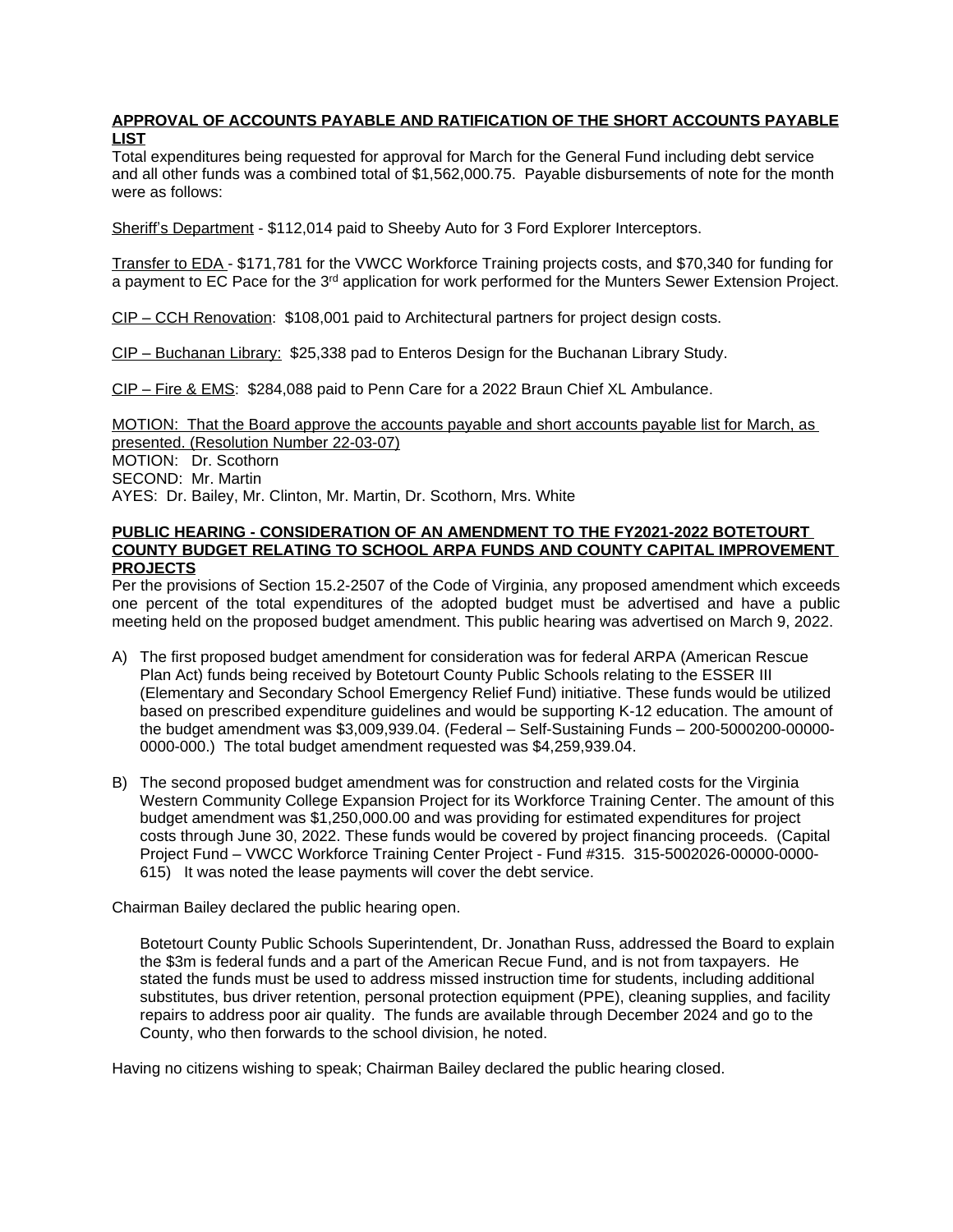MOTION: That the Board approve amendments to the FY22 budget relating to School ARPA funds and the Virginia Western Community College Expansion Project, totaling \$4,259,939.04. (Resolution Number 22-03-08) MOTION: Dr. Scothorn SECOND: Mrs. White AYES: Dr. Bailey, Mr. Clinton, Mr. Martin, Dr. Scothorn, Mrs. White

# **VDOT MONTHLY UPDATE**

Brian Blevins, resident engineer, introduced Robin Keeler, assistant resident administrator and reported she would be moving to the maintenance division. Mr. Blevins reviewed the monthly VDOT report noting the following:

- The 220 project is near completion
- Salt Petre Cave Road is experiencing minor bridgework and it should be completed quickly
- Country Club Road will be closed April 4-7
- Rt. 674 (Tinker Mill Road) would have limited closure due to culvert replacement
- Twelve permits had been issued
- Routine graveling, grading, and patching being done in various areas
- Rt. 11 will have a sign alerting drivers to not rely on their GPS, hopefully to stop them before they arrive on Boblette Gap Road

Mr. Martin thanked him for the ditch repair on Mountain Pass Road. Mrs. White questioned if a speed study had been done on Purgatory Mountain Road. Ashley White responded it had not been done but it was on the to-do list.

### **PUBLIC HEARING - PROPOSED AMENDMENTS TO CHAPTER 9. ELECTIONS OF THE BOTETOURT COUNTY CODE**

With the completion of the Commonwealth's redistricting of US Congressional and State General Assembly election districts in January, a work team consisting of Brandon Moore with King-Moore, Inc. (consultant), Director of Elections & General Registrar Traci Clark, and Deputy County Administrator David Moorman, conducted an analysis of the County's 2020 Census population data relative to the County's local election districts. State and federal law require that local election districts have equalized populations. Based on the 2020 US Census, each Botetourt County local election district should, ideally, contain 6,723 persons. Recognizing that exactly equal population districts are not practical, legal precedents have established an acceptable standard of deviation of +/- five percent.

A map was viewed showing a proposed election districts boundary option. This option results in a maximum population deviation of less than one percent for all districts. The option preserves all existing polling places and requires no change in polling places.

The proposed option moves the southern boundary between the Fincastle and Amsterdam Districts (shown as Area A) from Catawba Creek southward to Blackberry Lane and Country Club Road, incorporating that area north of Blackberry Lane and County Club Road between Blacksburg Road and Catawba Creek that is currently in the Amsterdam District into the Fincastle District.

The proposed option (in Area B) moves the boundary between the Buchanan and Fincastle Districts, shifting an area between Interstate 81 and Brughs Mill Road and Ammen Road from the Amsterdam District to the Buchanan District.

In Area C, the boundary between the Buchanan and Fincastle districts moves eastward to add to the Fincastle District the area between Salt Peter Cave Road, Shiloh Church Road, Shiloh Drive, and Narrow Passage Road.

Between the Buchanan and Valley Districts, the proposal shifts the boundary southward in two areas: 1) between Interstate 81 and US Route 11 from Gravel Hill Road to the Town of Troutville boundary (Area D); and 2) from the railway line between Stoney Battery Road and Houston Mines Road south to the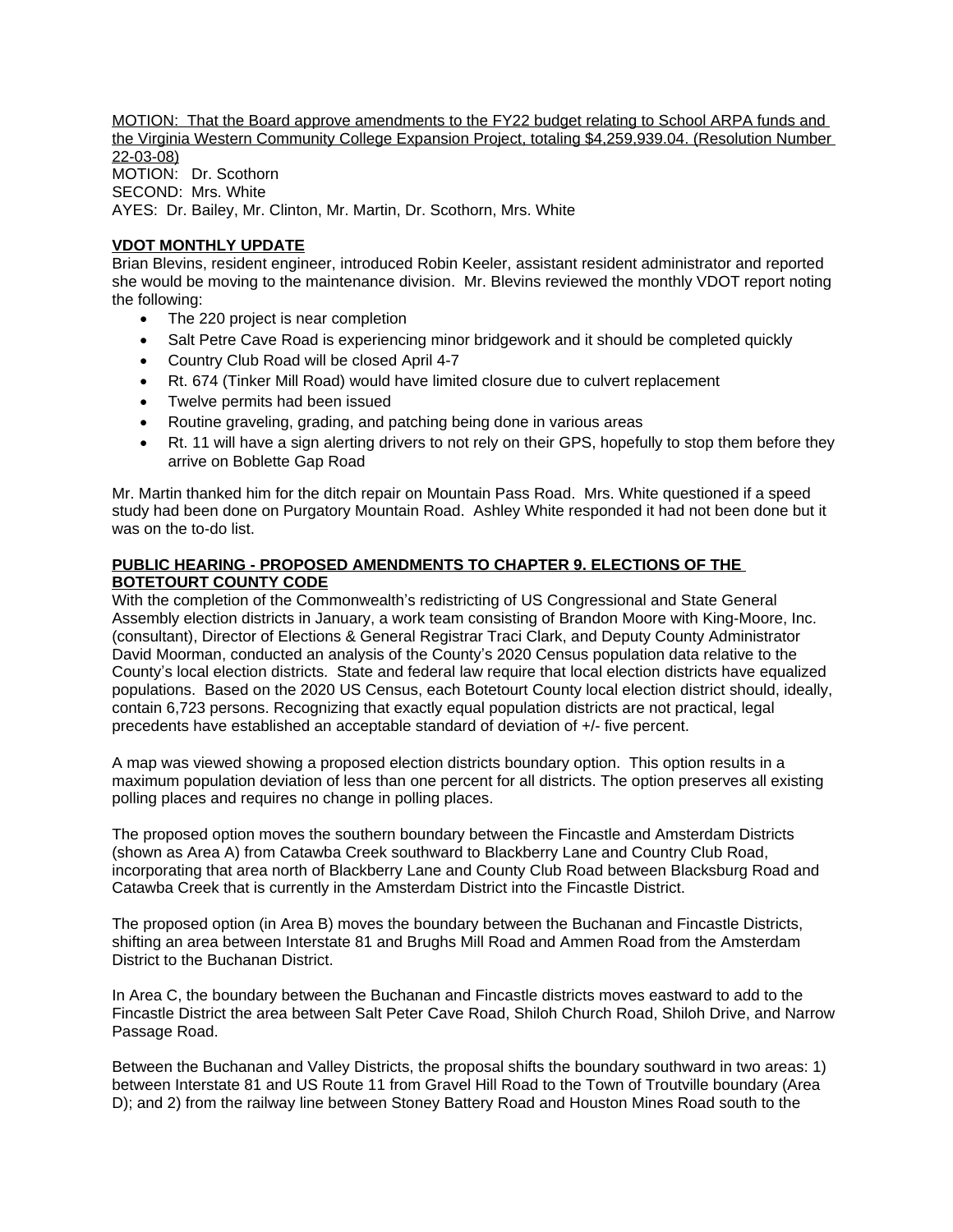boundary of the Appalachian Scenic Trail and west, generally to Stoney Battery Road and/or Stoney Battle Creek (Area E).

The County's voting district boundaries are described in Chapter 9. Elections of the County Code. To modify the boundaries to reflect US Census data, the ordinance must be amended following public notice and hearing and in compliance with certain requirements specific to redistricting. The following action steps and deadlines have been reviewed and approved by the County Attorney and are suggested to comply with all legal requirements:

| February 22 | Present proposed plan to the Board of Supervisors                             |  |
|-------------|-------------------------------------------------------------------------------|--|
| February 23 | Advertise a March 22, 2022, public hearing on the proposed plan; post the     |  |
|             | proposed map and ordinance amendments on the County's website and             |  |
|             | social media, in County libraries, in the Voting and Elections Office, and in |  |
|             | the County Administrator's Office for public review.                          |  |
| February 27 | Advertise the March 22, 2022, public hearing in the Roanoke Times             |  |
| March 22    | Board of Supervisors' public hearing                                          |  |
| April 26    | Board of Supervisors consider approval of the proposed plan                   |  |
| April 27    | First publication of the approved election district changes in the Fincastle  |  |
|             | Herald                                                                        |  |
| May 1       | First publication of the approved election district changes in the Roanoke    |  |
|             | Times                                                                         |  |
| May 4       | Second publication of the approved election district changes in the Fincastle |  |
|             | Herald                                                                        |  |
| May 5       | Second publication of the approved election district changes in the Roanoke   |  |
|             | Times                                                                         |  |
| May 6       | Department of Elections & Voter Registration begins mailing new voter         |  |
|             | cards to all County voters                                                    |  |
| June 21     | First election (a primary election) utilizing the new election districts      |  |
|             |                                                                               |  |

A copy of the proposed amendments to the County's elections ordinance was provided to the Board. Ms. Clark requested the changes become effective July 1, after the June 21 primary. She noted Virginia Code requires new cards be mailed to all registered voters, which are approximately 26,000.

Mr. Moorman noted that following today's public hearing, public comments will be received through April 13<sup>th</sup> and that the Board will be asked to adopt the amendments at its regular April meeting.

Chairman Bailey opened the public hearing on the proposed amendments. There were no citizens wishing to speak; therefore, Chairman Bailey closed the public hearing and directed staff to place the amendments on the Board's regular April meeting agenda for consideration for adoption.

#### **APPROVAL OF FUNDING TO REPLACE THE TROUTVILLE VOLUNTEER FIRE DEPARTMENT'S TANKER TRUCK**

Jason Ferguson, Fire Chief, explained that in 2019 the Board of Supervisors established a designated Fire/EMS Reserve Fund for the purpose of assisting with capital investments including "apparatus (rolling stock), or other capital equipment as may be deemed necessary and appropriate, or facilities construction or improvements (collectively "Capital")." This fund has been successful in helping with the purchase of a brush truck, refurbishment of a tanker, and more recently, the funds to support the purchase of a new tanker to be assigned at the Read Mountain station.

The FY22 priority as identified by the Fire & EMS Commission is the replacement of a tanker truck located at the Troutville Station. Staff have worked with a committee from the Troutville Volunteer Fire Department to arrive at an agreeable set of specifications. Given the current market conditions, the timing of ordering the truck is imperative, as lead time on building a fire apparatus is currently 24-months from date of contract. The tanker truck being requested is very similar in nature to the tanker truck that is on order for the Read Mountain station. This truck will be able to supply 3,000 gallons of water to fires in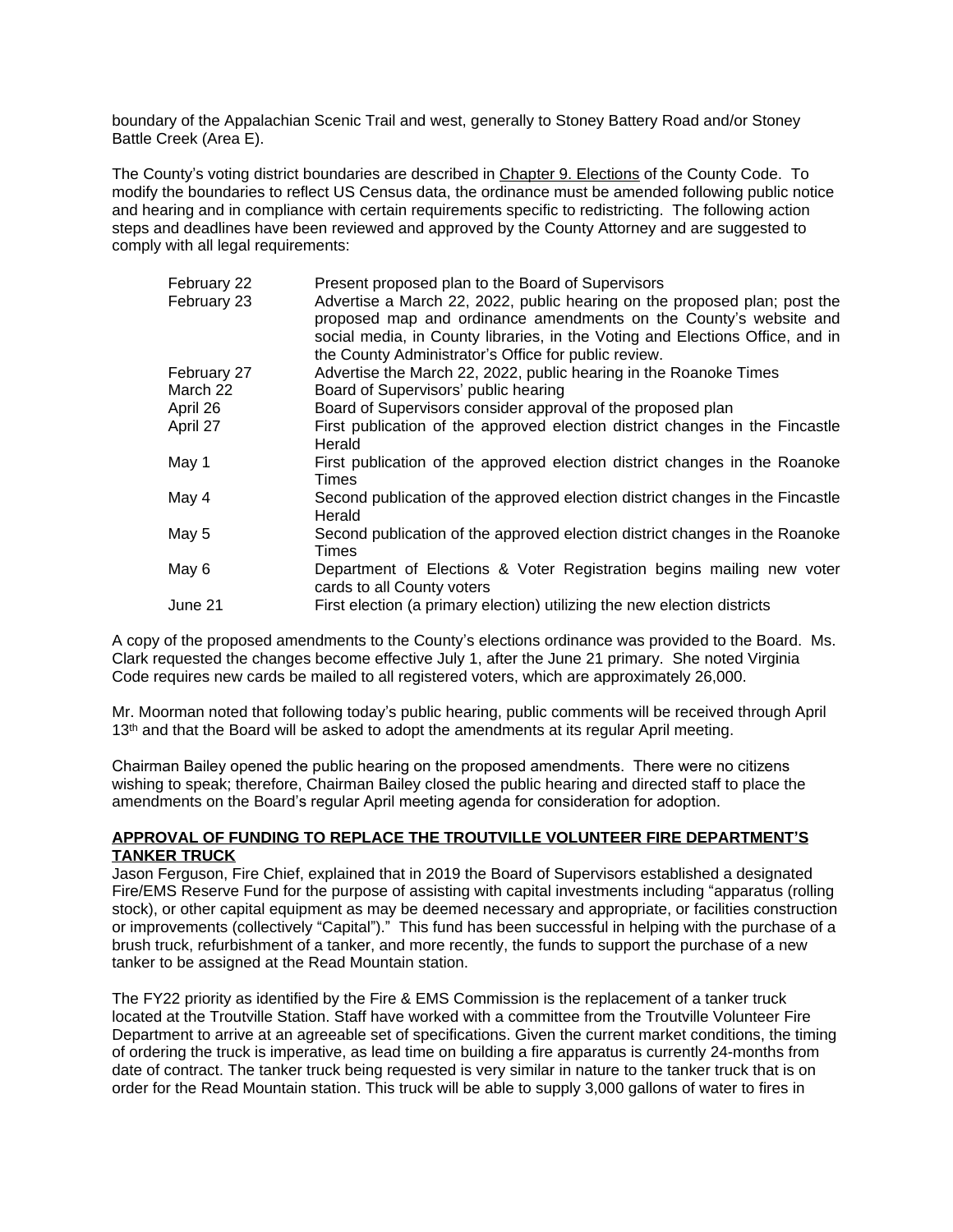areas where no other water source is immediately available. This type of apparatus is vital to the successful suppression of fires in areas lacking hydrants or sufficient water supply infrastructure.

The Fire & EMS Capital Reserve Fund currently has \$417,365.41 available. This funding request would not impact the general fund balance.

Chief Ferguson requested the authorization of \$407,000 towards the purchase of a tanker truck to be placed at the Troutville station, and to transfer \$407,000 out of the Fire & EMS Capital Reserve Fund to 100-4035500-35500-8005.

MOTION: That the Board authorize the expenditure of \$407,000 for the purchase of a tanker truck and the related appropriation. (Resolution Number 22-03-09)

MOTION: Mr. Martin

SECOND: Dr. Scothorn

AYES: Dr. Bailey, Mr. Clinton, Mr. Martin, Dr. Scothorn, Mrs. White

### **BOARD MEMBER COMMENTS**

There were no comments from the Board. Mrs. White requested Mr. Larrowe give a report regarding the recent bond rating for the County.

Mr. Larrowe reported Botetourt County had recently received an Aa1 Issuer Rating from Moody's Investor Services. He explained this rating is basically unheard of for a County of our size. The rating establishes the county's ability to repay its debt. Dr. Bailey emphasized the rating speaks to the financial stability of the County. Mr. Larrowe added this rating is directly related to the elected leadership and the financial management team of Botetourt County.

Chairman Bailey recessed the meeting at 3:16 p.m. until 6:00 p.m.

#### **6:00 P.M. - PUBLIC HEARINGS**

**BOTETOURT COUNTY PLANNING COMMISSION PUBLIC HEARING TO CONSIDER AN OWNER-INITIATED PETITION, IN ACCORDANCE WITH ZONING ORDINANCE SECTION 25-581.2, REQUESTING AMENDMENTS TO CHAPTER 25, ZONING, ARTICLE II. DISTRICT REGULATIONS GENERALLY, DIVISION 12. – BUSINESS DISTRICT B-3, SECTION 25-262.(13) – PERMITTED USES, TO ADD THE USE "DONATION COLLECTION CENTER", AND CHAPTER 25, ZONING, ARTICLE VI. – SECTION 25-601. DEFINITIONS TO DEFINE THE USE, WHICH WOULD PERMIT THE USE FOR THE PURPOSE OF ACCEPTING, SORTING AND DISTRIBUTING DONATIONS TO THEIR RETAIL STORE LOCATIONS.** 

Jeremiah Walker and Goodwill Industries of the Valleys, Inc. filed the petition requesting consideration of the text amendments that would create a new land use category titled "Donation Collection Center" as a by-right permitted use in the Business (B-3) Use District. The Board of Supervisors had heard the applicant's request and referred the petition to the Planning Commission for detailed review and consideration.

Goodwill Industries, Inc. operates in Botetourt County as a retail use with the collection and sorting being accessory to the retail component. The zoning ordinance doesn't currently contain a use that permits a stand-alone collections, sorting, and distribution center; therefore, the applicant is proposing a zoning ordinance text amendment to add the new use category.

Goodwill Industries of the Valleys is a non-profit organization dedicated to helping people with disabilities and disadvantages overcome barriers to employment. Goodwill provides workforce development programs that empower people to achieve and sustain a level of independence to participate more fully in life

Mr. Pearson noted that no comments were received during the Planning Commission public comment period and the text amendment request was approved by the Planning Commission by unanimous vote. The applicant was in attendance and explained this would be a drive-thru type set up and that no specific location has been selected yet.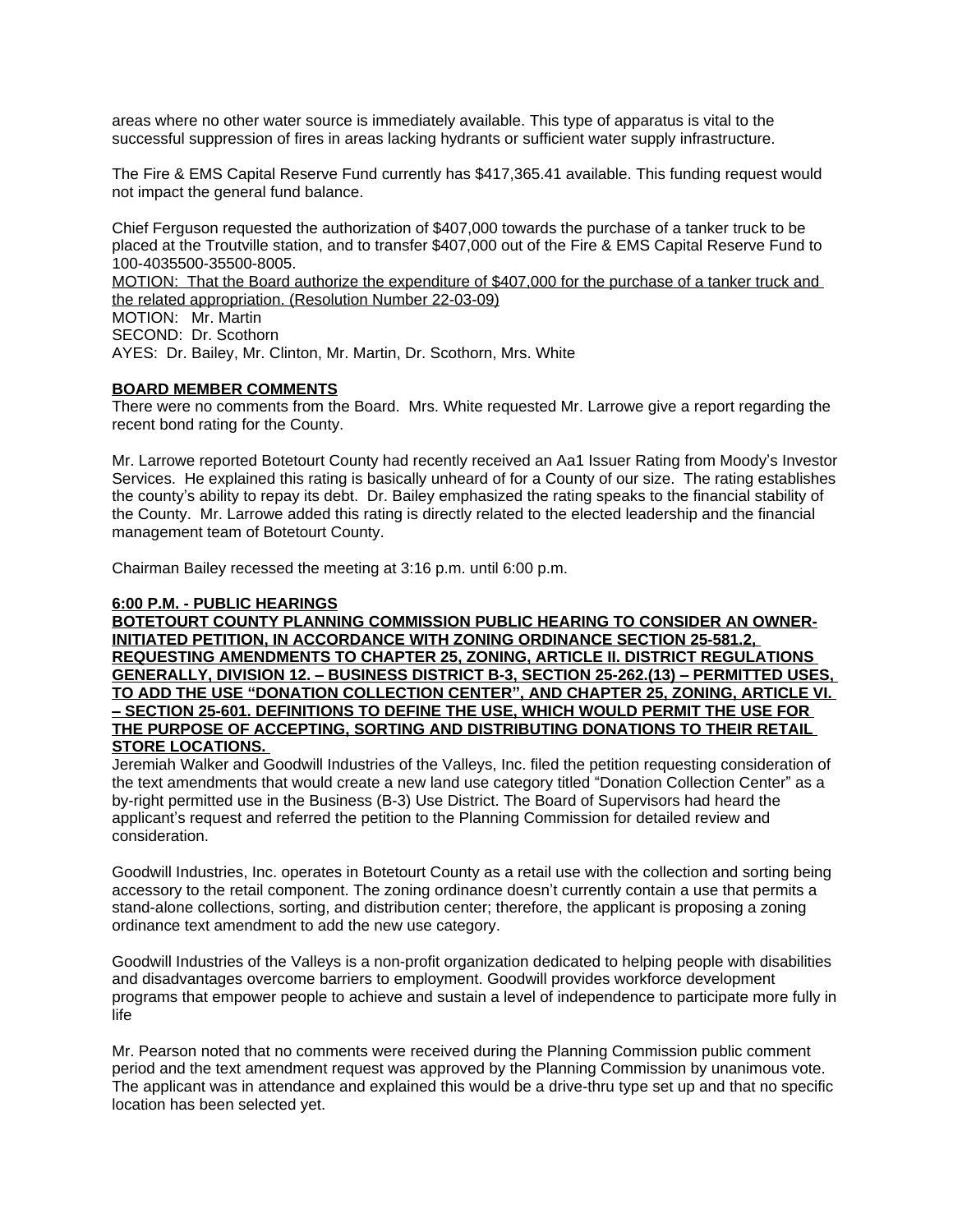The proposed amendments are as follows:

CHAPTER 25 – ZONING, ARTICLE VI. – DEFINITIONS

Sec. 25-601. Definitions.

*Donation Collection Center*: A donation center operated by a nonprofit organization that consists of a staffed facility for the acceptance and sorting of donated goods that will be shipped and sold at one of the nonprofit's retail stores.

CHAPTER 25 – ZONING, ARTICLE II. - DISTRICT REGULATIONS GENERALLY Division 12. Business District B-3.

Sec. 25-262. Permitted uses.

The following uses are permitted by right, subject to compliance with all other requirements of this chapter, and all other applicable regulations.

(13) Donation Collection Center.

Chairman Bailey declared the public hearing open. There were no citizens wishing to speak. The public hearing was declared closed.

MOTION: That the Board approve the text amendment as recommended by the Planning Commission and on the basis that the requirements of Section 25-5812 of the Zoning Ordinance have been satisfied. (Resolution Number 22-03-10) MOTION: Dr. Scothorn SECOND: Mr. Martin AYES: Dr. Bailey, Mr. Clinton, Mr. Martin, Dr. Scothorn, Mrs. White

**AMSTERDAM DISTRICT: BOTETOURT PROPERTIES LLC REQUEST TO REZONE A TOTAL OF 4.098-ACRES OF A 6.84-ACRE LOT, CURRENTLY LOCATED IN THE RESIDENTIAL (R-3) AND (R-1) USE DISTRICTS. THEY REQUEST TO REZONE THE 4.098-ACRE, RESIDENTIAL (R-3) USE DISTRICT PORTION, WITH POSSIBLE PROFFERED CONDITIONS, TO THE BUSINESS (B-2) USE DISTRICT. THE RESIDENTIAL (R-1) PORTION WILL REMAIN UNCHANGED. THE REQUEST IS IN ACCORDANCE WITH SECTION 25-581. – ZONING MAP AMENDMENT—OWNER INITIATED OF THE BOTETOURT COUNTY CODE AND IS FOR THE PURPOSE OF PROVIDING DRIVEWAY ACCESS TO AN ADJOINING PARCEL LOCATED IN THE BUSINESS (B-2) USE DISTRICT KNOWN AS TAX PARCEL #101-82. THE PROPOSED LOT TO BE REZONED IS LOCATED EAST OF THE ADJACENT PROPERTY 35 CEDAR PLATEAU WAY, IDENTIFIED ON THE REAL PROPERTY IDENTIFICATION MAPS OF BOTETOURT COUNTY AS SECTION 101, PARCEL 81.** 

This item was removed from the agenda at the start of the meeting.

**THE BOTETOURT COUNTY PLANNING COMMISSION PUBLIC HEARING TO CONSIDER AN OWNER-INITIATED PETITION, IN ACCORDANCE WITH ZONING ORDINANCE SECTION 25-581.2, THAT REQUESTS AMENDMENTS TO CHAPTER 25, ZONING, ARTICLE II. DIVISION 11.- BUSINESS DISTRICT B-2, SECTION 25-242(12).- PERMITTED USES, TO ADD THE USE "EQUIPMENT RENTAL AND LEASING", AND CHAPTER 25, ZONING, ARTICLE VI. –, SECTION 25-601. DEFINITIONS TO DEFINE THE USE, WHICH RENTS OR LEASES EQUIPMENT SIMILAR TO ELECTRONICS, FURNITURE, TOOLS, PARTY SUPPLIES AND RECREATIONAL ITEMS.** 

Matthew Snare filed the petition requesting consideration of the text amendments that would create a new land use category titled "Equipment Rental and Leasing, not elsewhere classified" as a permitted use in the Business (B-2) Use District. The applicant included draft language for the text amendments in their application. The Board of Supervisors heard the applicant's request and referred the petition to the Planning Commission for detailed review and consideration.

The applicant operates an existing events business in Roanoke City and wishes to relocate the business to Botetourt County where they would construct an office and storage facility to house the business, which rents party supplies and recreational equipment for events. The zoning ordinance contains several uses that allow for the rental of heavy equipment used in farming and construction, as well as automobiles. However, the ordinance does not contain a use that permits the rental of smaller tools and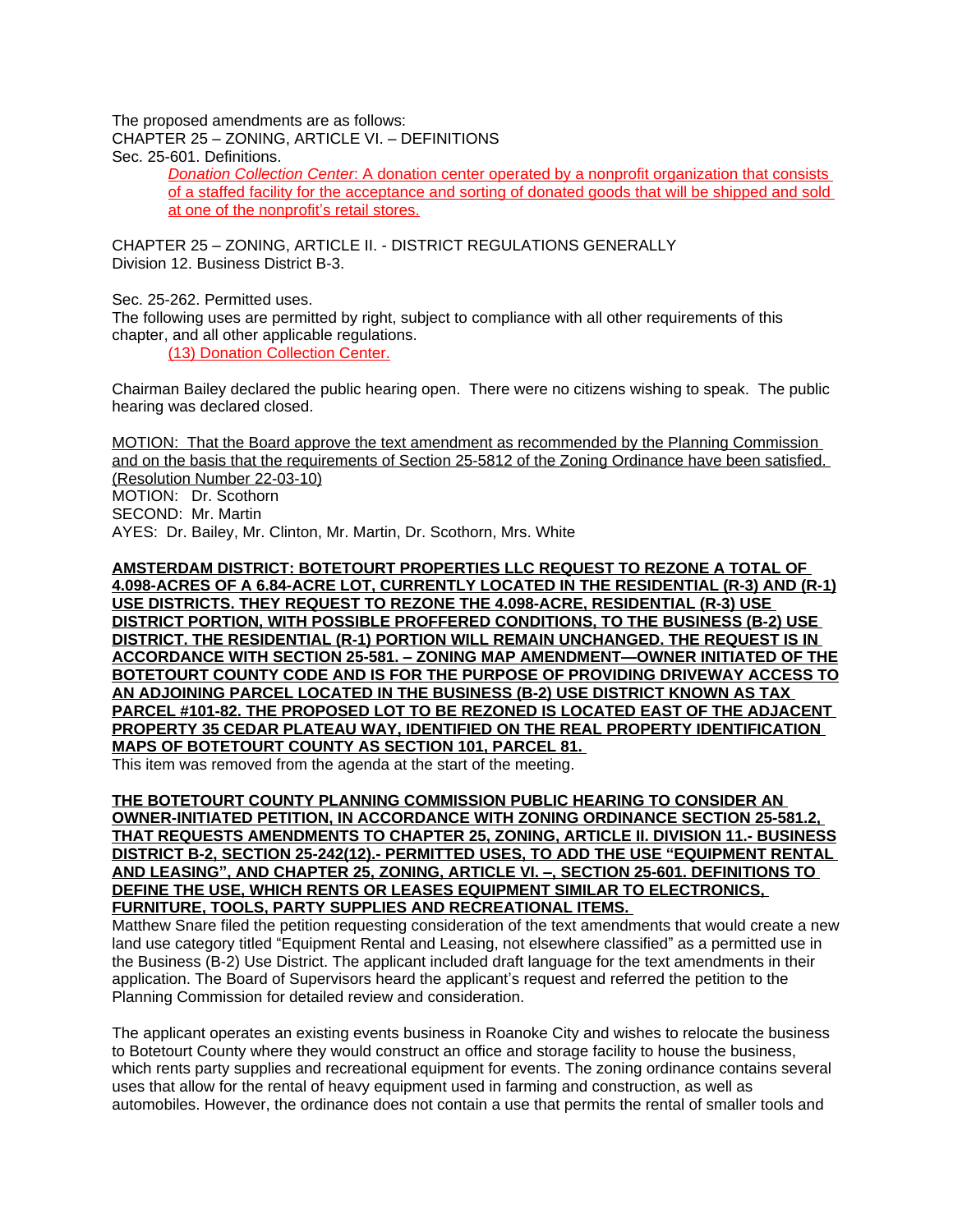equipment, electronics appliances, furniture, party supplies and recreational equipment. The proposed use is identified by the applicant as "Equipment rental and leasing, not elsewhere classified", which is an identified land use listed and defined in the North American Industry Classification System (NAICS). The Business (B-2) Use District is designed for community and service businesses that are larger-than neighborhood markets.

Mr. Pearson noted that no comments were received during the public comment period, prior to or during the public hearing, and the text amendment request was approved by the Planning Commission by a unanimous vote.

The applicant was present and further explained that he plans to have a small office building and one larger building behind it. He stated he intends to keep the area looking rural because his personal residence is beside it.

The proposed amendments are as follows:

CHAPTER 25 – ZONING, ARTICLE VI. – DEFINITIONS

Sec. 25-601. Definitions.

*Equipment rental and leasing, not elsewhere classified*: A business primarily engaged in the renting or leasing of equipment, not elsewhere defined in this Chapter. On-site business activities typically include an office space for scheduling, showroom, pickup, return of equipment and storage. Equipment can be similar to smaller tools & equipment, electronics, appliances, furniture, party supplies and recreational items.

CHAPTER 25 – ZONING, ARTICLE II. - DISTRICT REGULATIONS GENERALLY Division 11. Business District B-2.

Sec. 25-242. Permitted uses.

The following uses are permitted by right, subject to compliance with all other requirements of this chapter,

and all other applicable regulations.

(12) Equipment rental and leasing, not elsewhere classified.

Chairman Bailey declared the public hearing open.

Danny Goad, 4766 Read Mountain Road, questioned if this area was located off Lee Highway, near Exit 162, and would it affect the proposed truck stop or have any similar issues.

Mr. Pearson replied the text amendment is not parcel specific at all. He noted the applicant has an events business and the department identified a gap in the ordinance; therefore, the text amendment serves to correct that gap. Mr. Pearson stated staff does not view this related to the proposed "truck stop" in any way.

Having no other citizens wishing to comment, Chairman Bailey declared the public hearing closed.

MOTION: That the Board approve the proposed text amendments as recommended by the Planning Commission and on the basis that the requirements of Section 25-5811 of the Zoning Ordinance have been satisfied. (Resolution Number 22-03-11) MOTION: Mrs. White SECOND: Mr. Martin AYES: Dr. Bailey, Mr. Clinton, Mr. Martin, Dr. Scothorn, Mrs. White

### **BUCHANAN DISTRICT: MATTHEW SNARE REQUESTS TO REZONE A TWO-ACRE PORTION OF A 52.945-ACRE PARCEL FROM THE AGRICULTURAL (A-1) USE DISTRICT TO THE BUSINESS (B-2) USE DISTRICT, WITH POSSIBLE PROFFERED CONDITIONS, IN ACCORDANCE WITH SECTION 25-**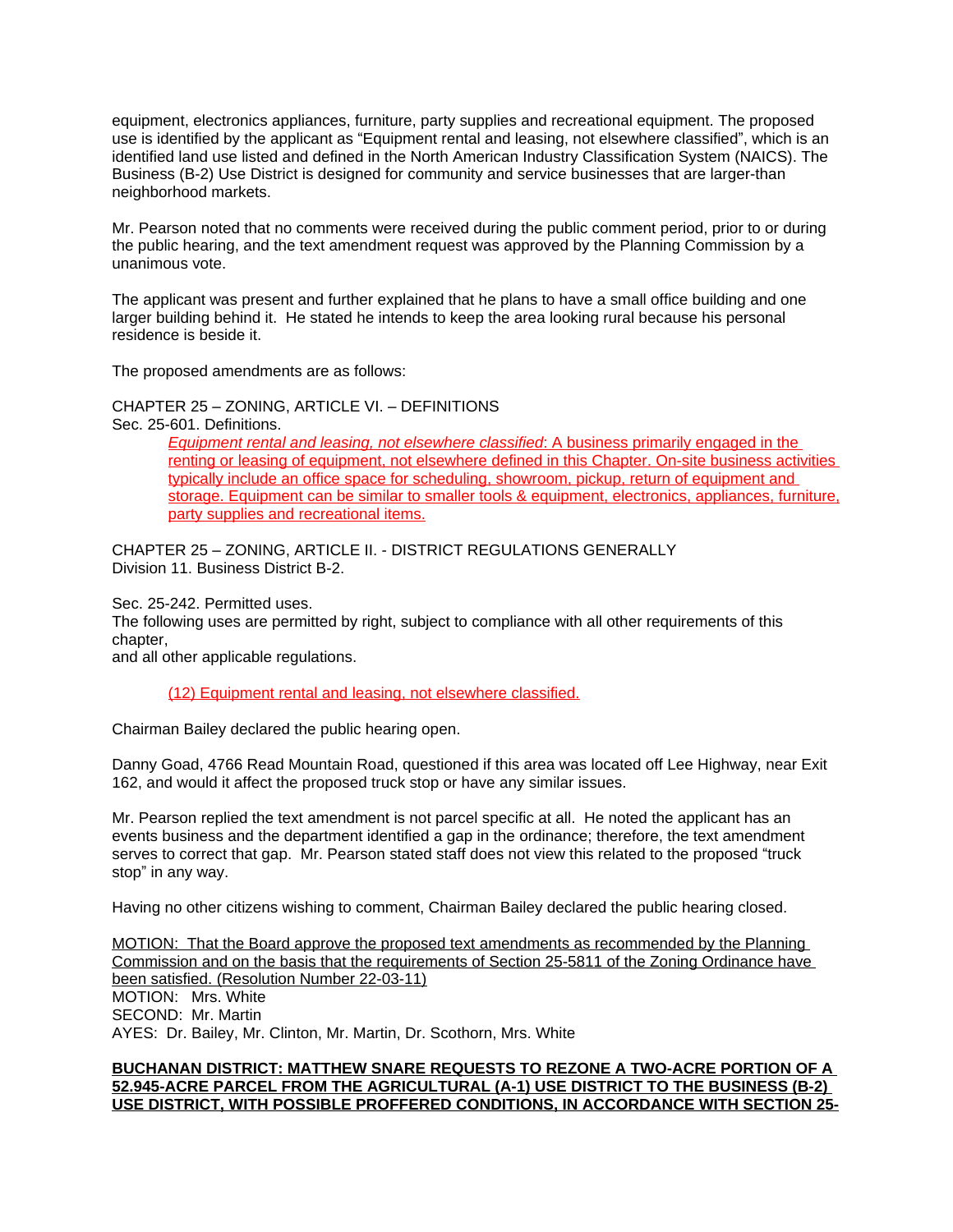**581. – ZONING MAP AMENDMENT—OWNER INITIATED, OF THE BOTETOURT COUNTY CODE, AND CHAPTER 25 ZONING, ARTICLE, II. – DISTRICT REGULATIONS, DIVISION 11.- BUSINESS DISTRICT (B-2), WITH A SPECIAL EXCEPTION PERMIT TO REDUCE THE MINIMUM DISTRICT SIZE FROM FIVE TO TWO ACRES IN ACCORDANCE WITH SECTION 25-244. – DISTRICT REQUIREMENTS FOR THE PURPOSE OF ESTABLISHING A BUSINESS THAT RENTS PARTY SUPPLIES AND RECREATIONAL EQUIPMENT. THE PROPOSED AREA TO BE REZONED IS ADJACENT TO THE APPLICANT'S HOME LOCATED AT 15709 LEE HIGHWAY (ROUTE 11) AND IS IDENTIFIED ON THE REAL PROPERTY IDENTIFICATION MAPS OF BOTETOURT COUNTY AS A PORTION OF SECTION 64, PARCEL 44**.

Matthew Snare requested a rezoning from Agricultural (A-1) to Business (B-2) with possible proffered conditions of a two-acre portion of a 52.945-acre parcel and a Special Exceptions Permit (SEP) for a reduction in the five-acre minimum district size for the purpose of constructing a small office and storage facility to house the applicant's events business that rents party supplies and recreational equipment.

The applicant has proposed a zoning ordinance text amendment to add the use "Equipment rental and leasing, not elsewhere classified", which would need to be approved in addition to this rezoning for the applicant's business to operate from the property.

The proposed area to be rezoned is adjacent to the applicant's home located at 15709 Lee Highway (Route 11) and is identified on the Real Property Identification Maps of Botetourt County as a portion of Section 64, Parcel 44. The 52.945-acre parcel contains multiple farm buildings and is currently used for agricultural purposes. The applicant owns and resides on an adjacent 1.023-acre parcel. The two-acre portion of the parcel that is proposed to be rezoned is located approximately 0.3 miles from the northbound ramps of Interstate 81 and is bounded to the south by Lee Highway and Interstate 81 to the north. The property is near the Exxon Convenience Store and North Star Restaurant that are located in the B-2 use district and is adjacent to a vacant retail store building located in the B-1 use district.

The applicant was proposing to construct a small office and storage facility for his business, AAA Entertainment, Inc., which is an events business that rents party supplies and recreational equipment. The business currently operates from Roanoke City and if approved, would be relocated to Botetourt County upon a two-acre portion of the subject property. A site plan demonstrating conformance to all applicable zoning ordinance standards would be required prior to the issuance of any building and zoning permits for the development of the property. The proposed office and storage facility would be served by well and septic and would be accessed via one commercial drive-way connection to Lee Highway. Chairman Bailey declared the public hearing open. There were no citizens wishing to speak. The public hearing was declared closed.

MOTION: That the Board approve the Business (B-2) rezoning request on the property of Matthew Snare, as recommended by the Planning Commission, (Resolution Number 22-03-12) MOTION: Mrs. White SECOND: Mr. Martin AYES: Dr. Bailey, Mr. Clinton, Mr. Martin, Dr. Scothorn, Mrs. White

The Planning Commission recommended the following five conditions for the SEP:

- 1. The special exception permit for the reduction in district size shall be limited to the proposed twoacre parcel shown on sheet 4 of the Snare concept plan, prepared by Engineering Concepts Inc. and dated December 1, 2021.
- 2. A subdivision plat for the proposed two-acre parcel shall be recorded prior to site plan approval.
- 3. Any use located on the two-acre parcel shall be subject to the provisions of Botetourt County's noise ordinance.
- 4. The development of the property shall be constructed in substantial conformance with the improvements shown on sheet one (1) of the Snare concept plan, prepared by Engineering Concepts Inc. and dated December 1, 2021.